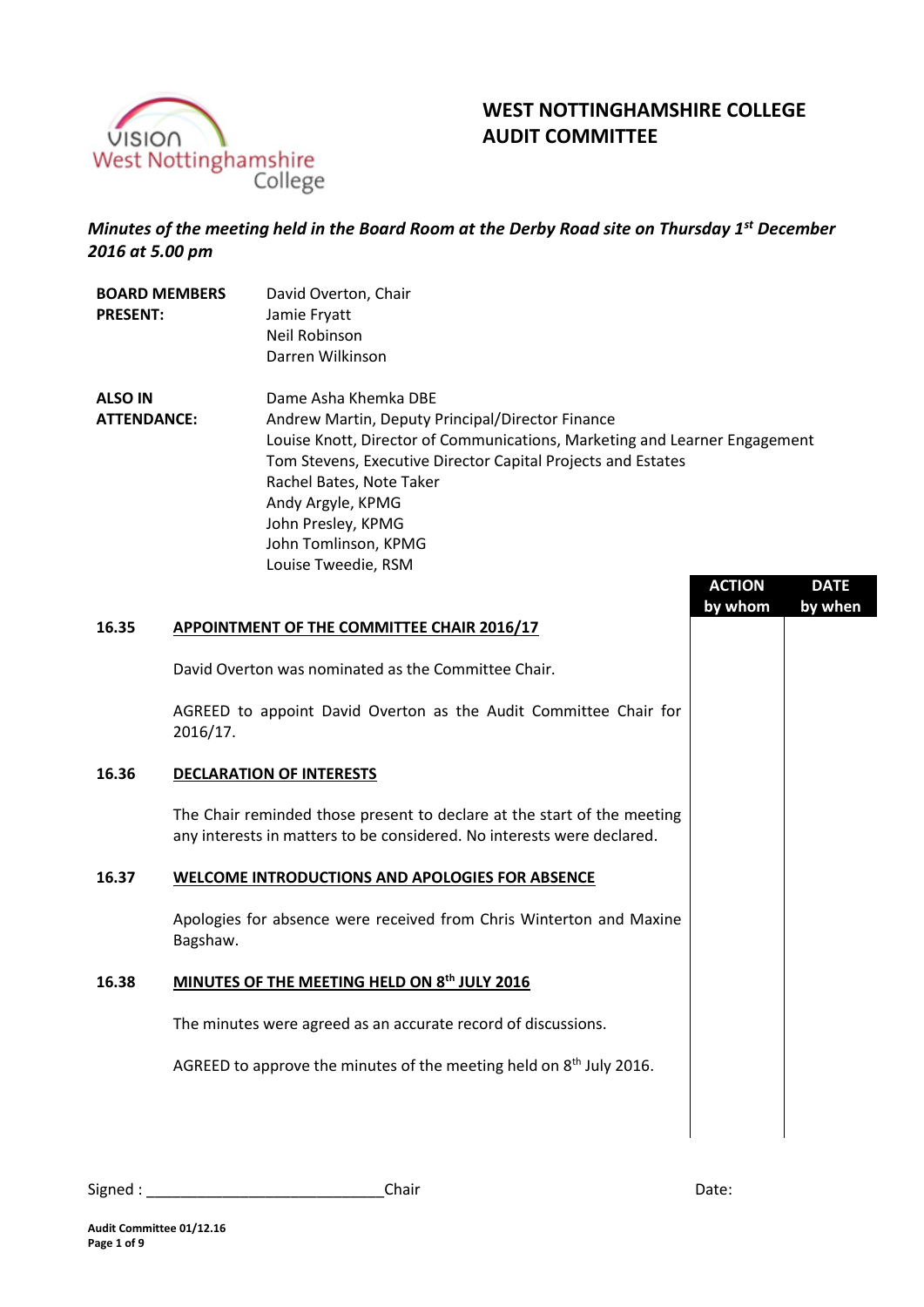#### **16.39 MATTERS ARISING AND ACTION PROGRESS REPORT**

It was noted that the action regarding Data Protection was on the agenda and therefore could be removed from the Action Progress Table.

#### **16.40 INTERNAL AUDIT ANNUAL REPORT 2015/16**

Louise Tweedie presented to members the Internal Audit Annual Report from RSM for the period ended  $31<sup>st</sup>$  July 2016 covering the academic year 2015/16.

The report concluded that there was an adequate framework in place for Risk Management, Governance and Financial Control and that overall Governance was effective. The remainder of the report summarises the individual audit reports for the last year and the basis for internal audit's opinion.

AGREED: to note the update provided

#### **16.41 INTERNAL AUDIT PROGRESS REPORT**

It was noted that a number of dates have been identified to undertake the internal audit work during 2016/17. Whilst the first visit is imminent none have taken place yet (in line with the Internal Audit Plan).

Louise Tweedie highlighted for Members some national key points to note for the acaemic year including the Skills Funding Agency's objective to introduce a simplified funding system and the implications for international students and sector EU funding following.

A summary of the top three risks which it is recommended that colleges consider within their risk registers were also highlighted including the outcomes of the area review process. It was noted that that these were already contained within the college's risk egister.

AGREED: to note the update provided

# **16.42 COMPOSITE COLLEGE PROGRESS AGAINST RECOMMENDATIONS REPORT**

The Director of Finance presented an update on progress against recommendations from internal and external audits during 2015/16 and a few outstanding from previous academic years.

It was confirmed that the action relating to the gas-drop had now been completed, actions have also been cleared on 2014/15 relating to payroll checks and financial controls.

It was noted that managers are committed to fulfilling the actions for 2015/16 within the designated timescale.

| Signed | Chair | Date: |
|--------|-------|-------|
|        |       |       |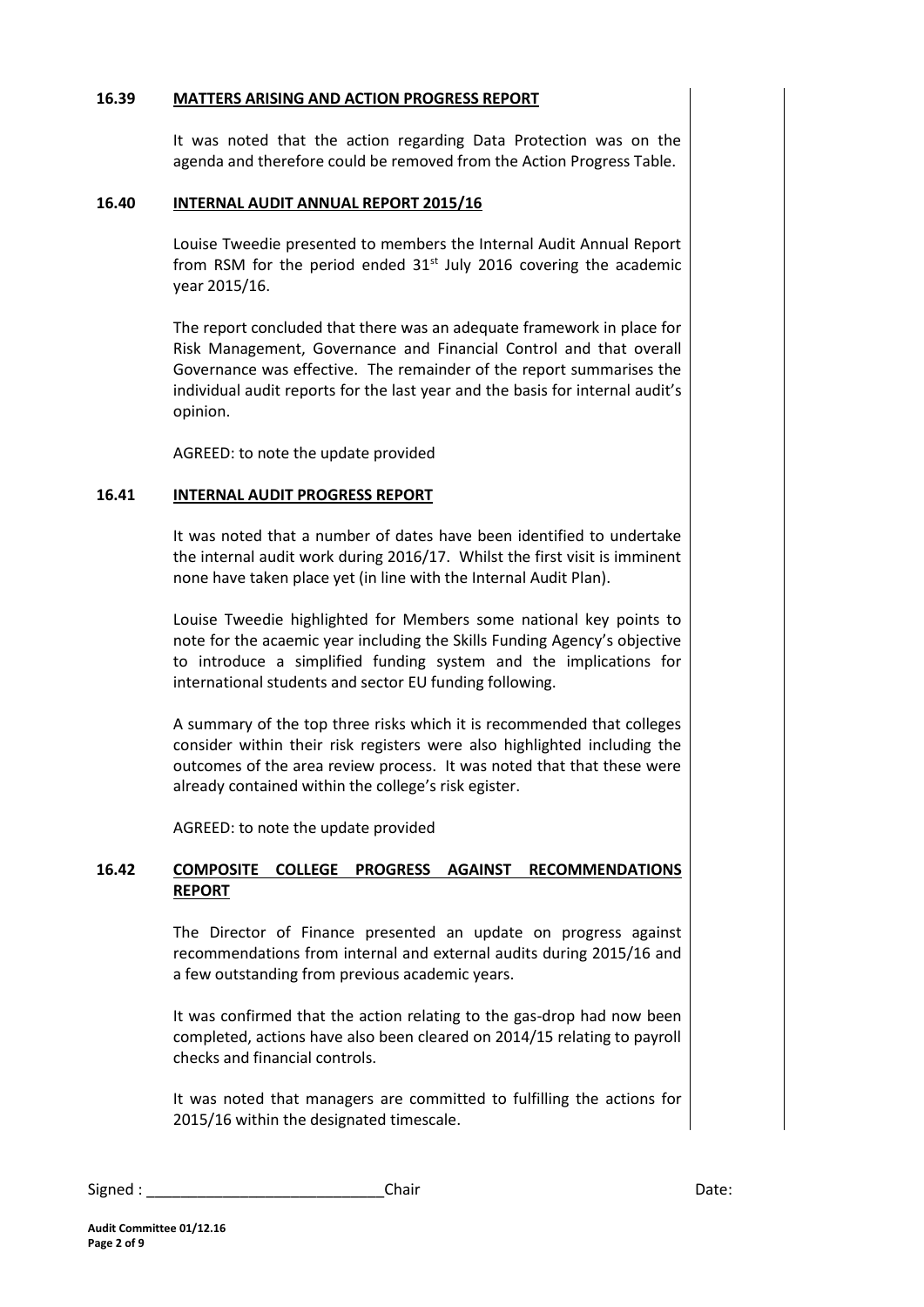Those outstanding will move to January. The Chair requested that all deadlines be met against deadline and the Director of Finance confirmed he would impress the importance of this on those indicated.

AGREED: to note the update provided

#### **16.43 2015/16 FINANCIAL STATEMENTS AND AUDIT MANAGEMENT LETTER**

Apologies were provided to the Committee for the late circulation of the financial statements and audit management letter. This was due to challenges in completing the documentation in line with the timescale. Andy Argyle from KPMG presented the financial statements to members and welcomed colleagues John Presley and John Tomlinson to the meeting. Andy outlined for the Committee the main findings from 2015/16 with a number of key points highlighted.

It was noted that whilst there had been no major suprises within the group activity, much work had been done in the transition to the new accounting standard FS102. KPMG felt that the college team had coped well with this process, though there had been some difficult adjustments particularly relating to bksb and pensions. The main complexity was highlighted as the reporting of pensions with the income statement.

It was noted that whilst bksb is a subsdidary of the college Group the accounting is treated in the same way.

**Q** In relation to annual leave, the Committee questioned whether employees can carry over holidays, it was confirmed that this was only in exceptional circumstances and a maximum of 5 days only. An issue that has arisen in terms of annual leave was that the college's calendar year ends on  $31^{st}$  August whilst the financial statements end  $31^{st}$  July. It is therefore hoped that following consultation with the trade unions, to align this in 2017/18.

> Andy advised that the audit had identified two small adjustments with a total value of £0.12 million for 2015/16 – to accrue for retentions on the College's ongoing capital development and £0.47 million for 2014/15 restated figures, to account for the change to measurement of net finance cost on defined benefit plans. The impact of these adjustments is to increase the interest expense by £0.47 million, and decrease the actuarial loss by the same for the 2014/15 figures.

> One performance improvement observation was bought to the Committee's attention, in relation to the Local Government Pension Scheme. The Group's Local Government Pension Scheme Liability, increased by £8.671m (57%), from £15.145m to £23.816m in the current year and could increase further over the next 3 yars. It was noted that this was a national issue and that the college was limited with what it could do.

Signed : \_\_\_\_\_\_\_\_\_\_\_\_\_\_\_\_\_\_\_\_\_\_\_\_\_\_\_\_Chair Date: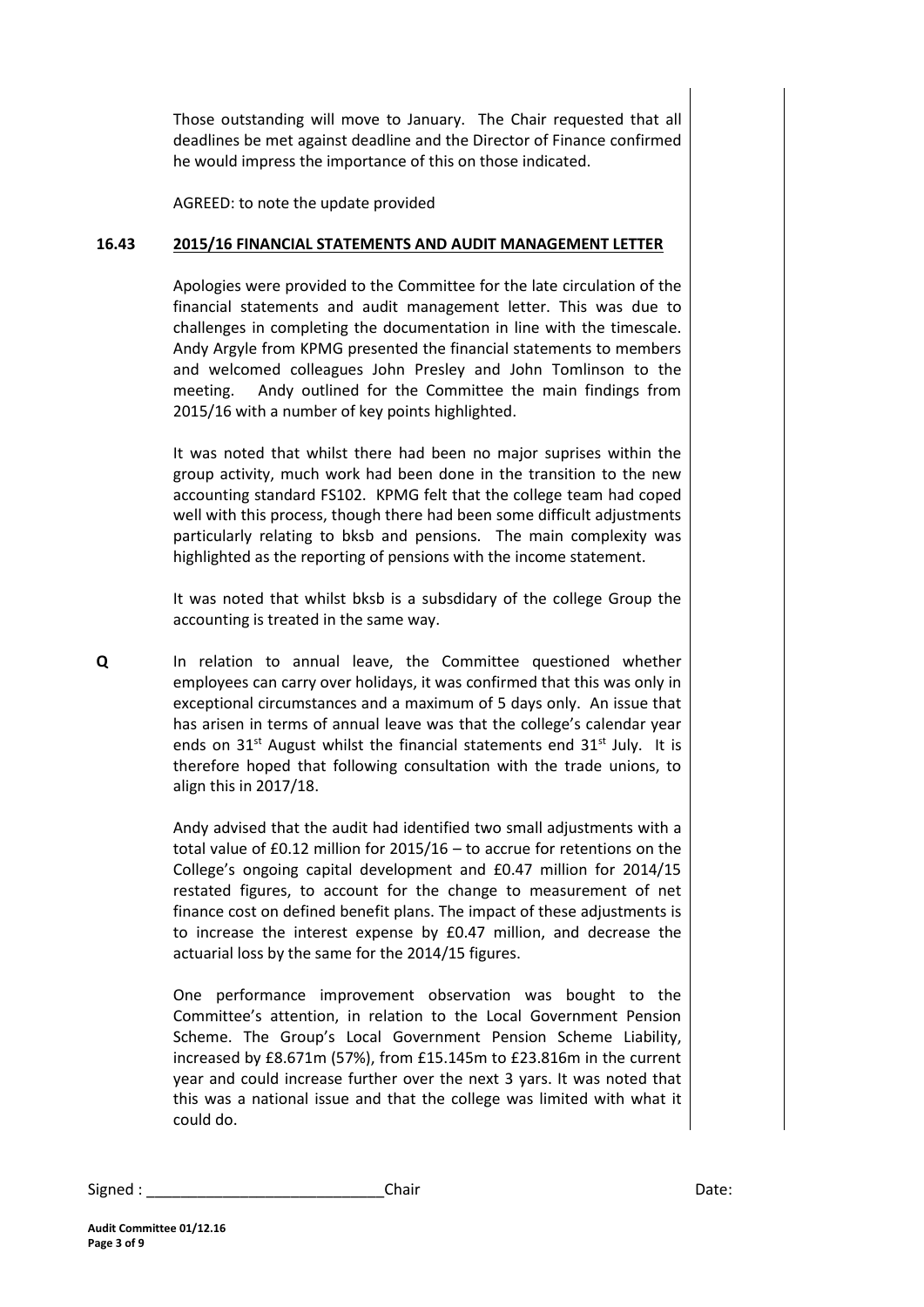| Q     | The Committee questioned if there were any examples in the sector<br>whereby other options or strategies were available. It was noted that<br>the college had already established VBSS to try to address some of the<br>issues. AM reported that there was a tri-annaul evaluation due at the<br>end of the year and that the college should wait to challenge any<br>assumptions until after that time. Once the outcome of that review was<br>known, the Committee would then be in a position to consider whether<br>there was an appetite to challenge. As a longer term, the Board will<br>need to look at safeguarding and radical ways to address this. It was<br>agreed that the AoC be approached to make a statement on behalf of<br>the sector and that a letter of representation be drafted by the auditors<br>for the Chair following the tri-annual revaluation.                                                                                                                                                                                                                                               | DF/KPMG | February<br>2017 |
|-------|-------------------------------------------------------------------------------------------------------------------------------------------------------------------------------------------------------------------------------------------------------------------------------------------------------------------------------------------------------------------------------------------------------------------------------------------------------------------------------------------------------------------------------------------------------------------------------------------------------------------------------------------------------------------------------------------------------------------------------------------------------------------------------------------------------------------------------------------------------------------------------------------------------------------------------------------------------------------------------------------------------------------------------------------------------------------------------------------------------------------------------|---------|------------------|
| Q     | The Committee were advised that the college had not adopted a re-<br>evaluation policy for its land and buildings and had chosen to continue<br>using the existing cost model on conversion to FRS102. The Committee<br>questioned the rationale behind this and it was confirmed that it was<br>previoulsy agreed to undertake this every 3-4 years. The last evaluation<br>was around 4 years ago and undertaken for insurance purposes, since<br>that time there has been no need or advantage to do this again.                                                                                                                                                                                                                                                                                                                                                                                                                                                                                                                                                                                                           |         |                  |
| Q     | The Committee questioned the income on page 11 and it was confirmed<br>that bksb was not included within the figure.<br>John Tomlinson from KPMG provided for the Committee a brief synopsis<br>of sector-wide developments within further education. The area -based<br>review waves 4 and 5 are currently underway with the D2N2 first<br>steering group meeting held on 8 <sup>th</sup> November. Nationally there is much<br>merger activity in the sector with one locally in Nottingham City. The<br>Apprenticeship Levy is due to be implemented in April with colleges<br>advised to remain flexible and respond quickly to the reforms. In terms<br>of Ofsted, the number of colleges graded good or better is 71% with 30%<br>of the sector requiring improvemnt or inadequate. Key within the new<br>inspection framework are study programmes, maths and English and<br>safeguarding with employers aware of their duties. The EFA and SFA are<br>currently undergoing a restructure with a possibility of merger.<br>AGREED: to note the content of the 2015/17 financial statements audit<br>management letter. |         |                  |
| 16.44 | 2015/16 DRAFT MEMBERS' REPORT AND FINANCIAL STATEMENTS                                                                                                                                                                                                                                                                                                                                                                                                                                                                                                                                                                                                                                                                                                                                                                                                                                                                                                                                                                                                                                                                        |         |                  |
|       | The Members' Report and Financial Statements were presented to the<br>Committee and key points to note were highlighted.<br>The Group generated a historic cost surplus before defined benefit<br>pension adjustments other gains and losses in the year of £738k<br>(2014/15 - surplus of £2,010k), with total comprehensive income of<br>£50,423k, a decline of £8,85 due to end of the ESF workforce<br>programme which ended July 2015 with £7.5m income.                                                                                                                                                                                                                                                                                                                                                                                                                                                                                                                                                                                                                                                                 |         |                  |

| Signed<br>Ihair<br>_____ | ,,,,,<br>Udle. |
|--------------------------|----------------|
|--------------------------|----------------|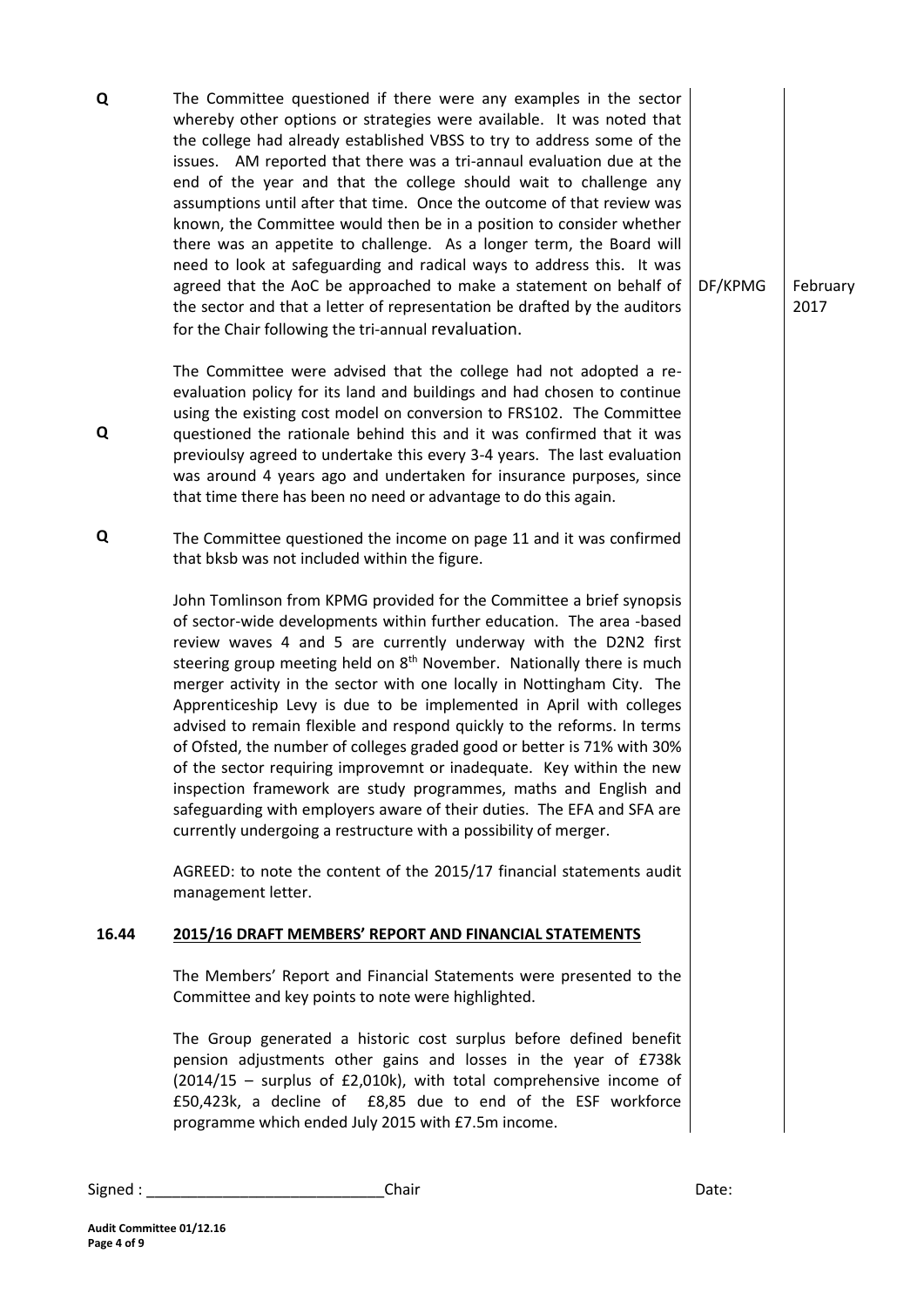The Group has accumulated reserves of £8,926k (2014/15 - £8,189k)

excluding defined benefit pension liabilities and cash and short term investment balances of £6,688k (2014/15 - £11,259k). The Group wishes to continue to accumulate reserves and cash balances in order to further invest in the facilities and resources for students and employers.

Tangible fixed asset additions during the year amounted to £6,145k (2014/15 - £2,430k). This was split between land and buildings acquired of £5,330k and equipment purchased of £815k. In the main, this related to the new Higher Skills Centre building on the Derby Road campus which was completed in September 2016. The building cost £6.5 million and provides a purpose built facility for the College to deliver higher level skills to meet the identified needs of the Local Enterprise Partnership and support skills acquisition to boost local productivity.

Surpluses generated by the subsidiaries are transferred to the College under deed of covenant to the extent that this does not result in a distribution of reserves. In the current year, the surpluses generated were £1,417k (2014/15 - £1,204k) for bksb Limited, a loss of £40,041 (2014/15 – surplus of £400,373) for VWS, a loss of £21,813 (2014/15 loss of £2,624) for VA and a profit of £10,333 for VBSS (2014/15 - £zero).

**Q** The Committee questionned the negotiating down of the covenant and whether income was likely to decrease further. The Director of Finance confirmed that the Group would see an income of £9m and would not decrease. It was suggsted that the Chair meet with the Director of Finance to go through in detail the statements.

> AGREED: to recommend that the Board approve the 2015/16 draft members report and draft financial statements

## **16.45 AUDIT SERVICES ADDITIONAL NON AUDIT WORK 2015/16**

The Director of Finance presented the annual report to the Committee which sets out the activities completed by the College's internal and external auditors not contracted through the main internal or external engagement letters.

It was confirmed that during the last financial year the College commissioned KPMG to undertake a review of the College's subcontracting arrangements as required under our financial memorandum with the SFA. This work was commissioned following open competitive tender and was carried out in January 2016. The cost was £6,000 + VAT with the report presented to the Audit Committee.

The College was recently selected for an ILR funding audit by the SFA and again this work was awarded to KPMG by the SFA.

| Signed | Chair | Date: |
|--------|-------|-------|
|        |       |       |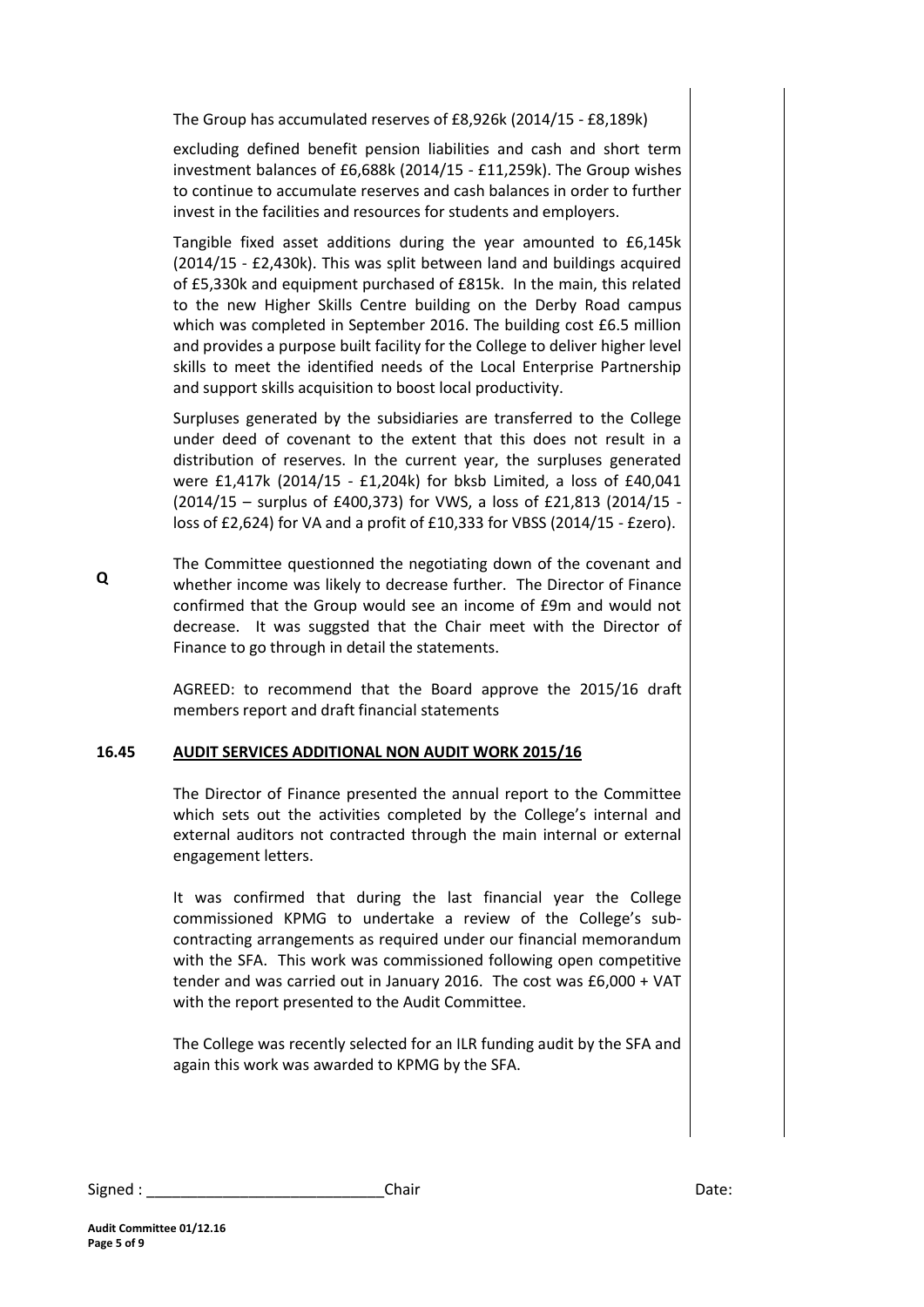Finally Baker Tilly were commissioned following a tender process to carry out an investigation into a College sub-contractor at a cost of £8,381 + VAT again this report was presented to the Committee. It was noted that recovery of cost was unfortunately not possible.

AGREED: to note the content of the report.

## **16.46 ILR FUNDING AUDIT**

The Director of Finance presented to members the report from the Skills Fundign Agency following the ILR funding audit which had taken place earlier in the term. The audit had a relatively clean outcome from the sample checking. 80 learner files were sampled with auditors looking at compliance against sub-contractor rules. A number of adjustments were identified particularly around traineeships.

In summary subcontracting arrangements and ESF were found to be in accordance with the funding rules with no issues, however recommendations were identified in terms of the Traineeship provision.

The Committee noted the positive outcomes of the audit but felt that overall there needed to be a more dyanimic approach to compliance within curriculum areas and improved communication to inform people of their obligations.

AGREED: to note the content of the report.

## **16.47 SUB-CONTRACTING AUDIT ARRANGEMENTS**

The Director of Finance provided a verbal report for the Committee and an interest was declared for both KPMG and RSM.

It was noted that the college would be iminently tendering for an audit of its sub-contractor requriements, as requested under the memorandum of understanding with the SFA in January 2017.

AGREED: to note the process to be undertaken.

# **16.48 RISK MANAGEMENT UPDATE**

The Direcctor: Communication, Marketing and Learner Engagmeent presented the most up to date version of the college's risk restier.

It was noted that there was little change to the risk environment at this stage in the academic year however one of the risks attached to the property strategy had been changed to green now that the HE Centre has been completed. This might re-appear as we move thorugh the year into next round of maintenance of the estate rather than capital works.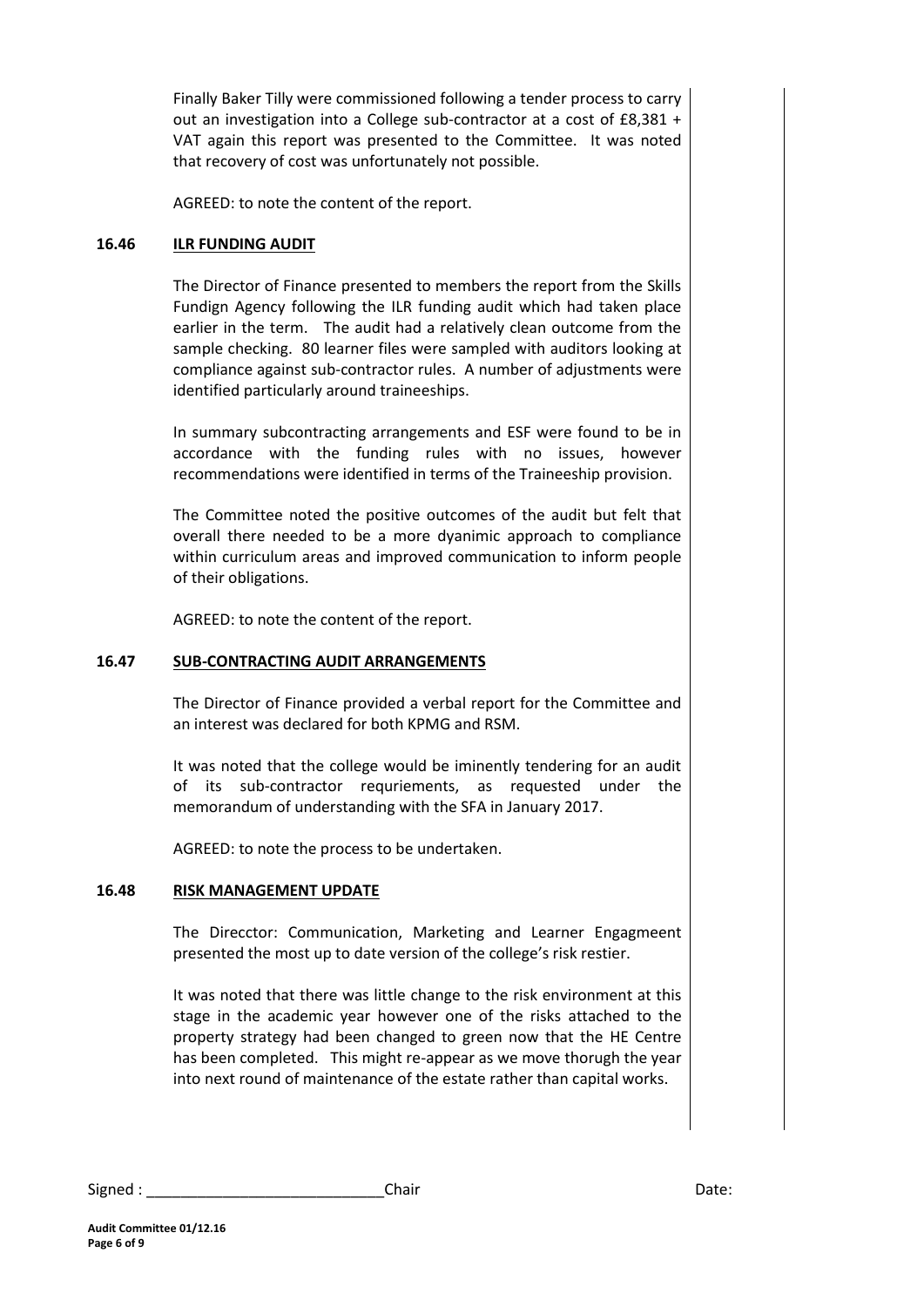The highest risk remains the external environment particularly around the area review process. The college is nearly at the end of its restructuring of the work-based learned team which was actioned to ensure the college's preparedness for the apprenticeship reforms.

It was noted that risk 9 onwards are contingent risks.

**Q** The Committee questioned how subcontractors were tracked within the organisation in terms of safeguarding duties. It was noted that all visitors have to sign in at reception as they would not be alone with students, a leaflet identifying expectations is also provided to all external visitors.

> AGREED to note the contents of the risk register and the accompanying KPIs.

## **16.49 ANTI-FRAUD AND CORRUPTION UPDATE 2015/16**

The Director of Finance presented this report providing a summary of the outcomes of proactive and reactive fraud investigation work in 2015/16.

It was noted that during 2015/16 the College did not receive any directly reported or alleged cases of fraud or irregularity. However, in March 2016 the college was asked to comment upon an investigative piece being pursued by the Guardian in relation to Sports Direct through its partner agreement with Transline. The College provided information about the number of apprentices funded through our contract with Transline (Sports Direct) and there was no suggestion of eligibility issues with any of the learners concerned. The College has since declined to take further apprenticeship starts through Transline.

In June 2015, the College was notified of an allegation of potential irregularity regarding a Partner named 'The Development Fund'. Baker Tilly were appointed and were satisfied that funding had not been claimed inappropriately and was in line with the funding rules. The funding Agency were notified of the outcome as were the College Audit Committee.

In July 2015 the College was notified of an alleged potential irregularity regarding a partner named Harrow International Business School (HIBS). The closure of this investigation has been formally confirmed by the Skills Funding Agency and no further action is expected.

Finally, the college has recently received an allegation of irregularity relating to a provider in the north west which has extended to 6 college contracts (the largest of which sits with Telford). A joint investigation will take place sampling 155 learners in total (15 from our college).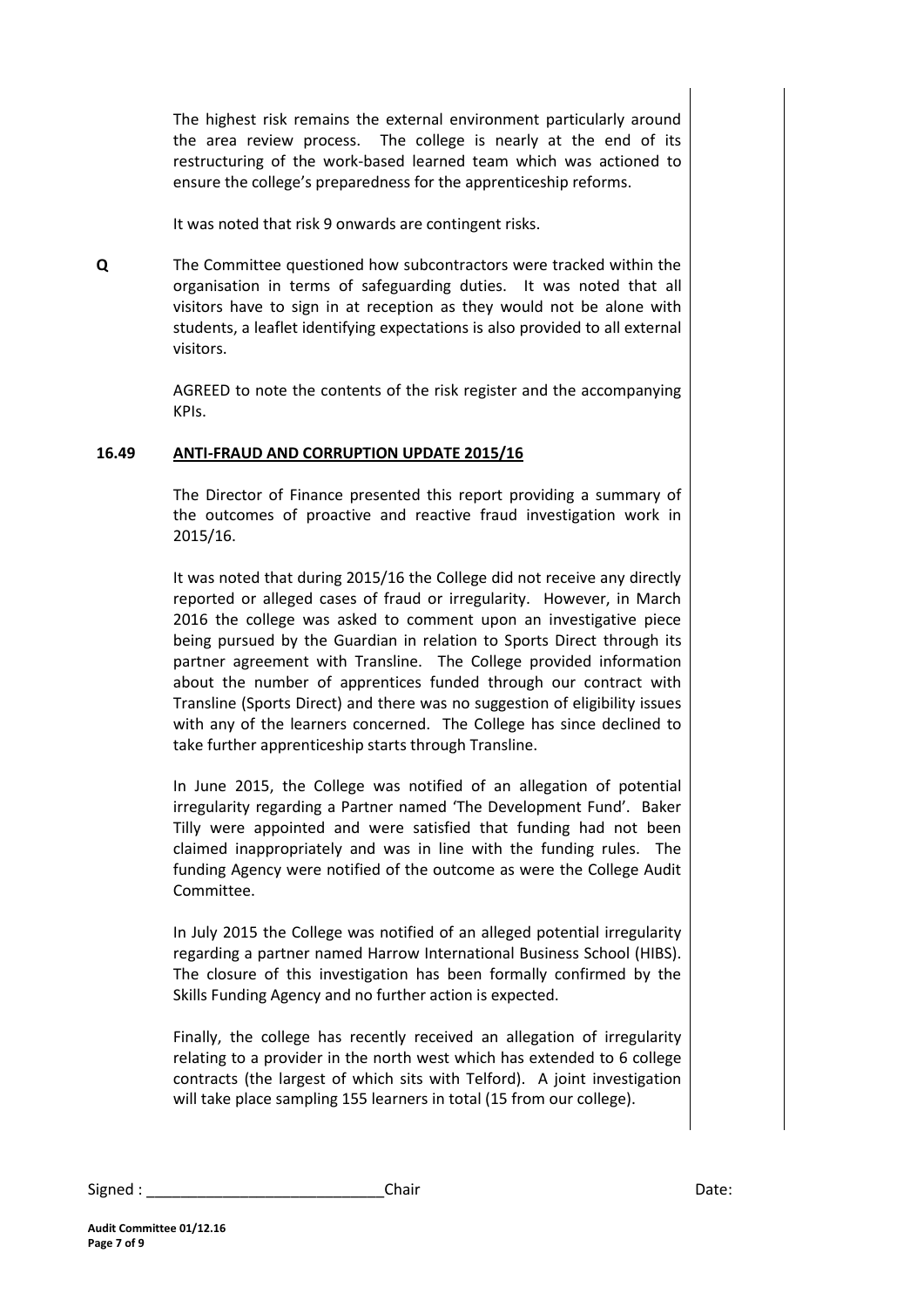AGREED: to note the contents of the report.

#### **16.50 AUDIT COMMITTEE ANNUAL REPORT**

The Director of Finance presented this report in the absence of the Clerk.

The report is presented in accordance with the requirements of the Joint Audit Code of Practice. There is a requirement that the report provides the Audit Committee's opinion as to whether the College has:

- Adequate and effective audit arrangements in place.
- An adequate and effective framework of governance, risk management and control.
- Adequate and effective processes for securing economy, efficiency and effectiveness.

This is then presented to the Board for their approval.

It was noted that whilst no longer mandatory for the college to have an internal audit service the Committee and the Board agreed to continue with the internal audit service for 2016/17.

Members considered the annual report and AGREED that the reporting in place for the Audit Committee was adequate as presented.

Neil Robinson left the meeting at 6.35 pm

#### **16.51 DATA PROTECTION REPORT**

The Director: Communication, Marketing and Learner Engagement presented this paper which had been identified as a requirement as a result of risk monitoring arrangements.

Whilst data protection was a contingent risk in the risk register, a report had not been presented to the Committee since 2012/13. Section two of the report outlines the key requriements within the data protection act and how this is applied. It was noted that the college has a data protection policy and procedure in place which sets out the way in which staff are expected to process, save and distribute personal data.

The college asks all students to sign a data protection declaration at application and again at enrolment. This gives the college the right to use personal data for our own internal marketing purposes (unless an individual opts out) and enables us to provide data to agencies such as the SFA.

The college receives routine requests for information.

AGREED: Members noted the content of the report.

Signed : \_\_\_\_\_\_\_\_\_\_\_\_\_\_\_\_\_\_\_\_\_\_\_\_\_\_\_\_Chair Date: